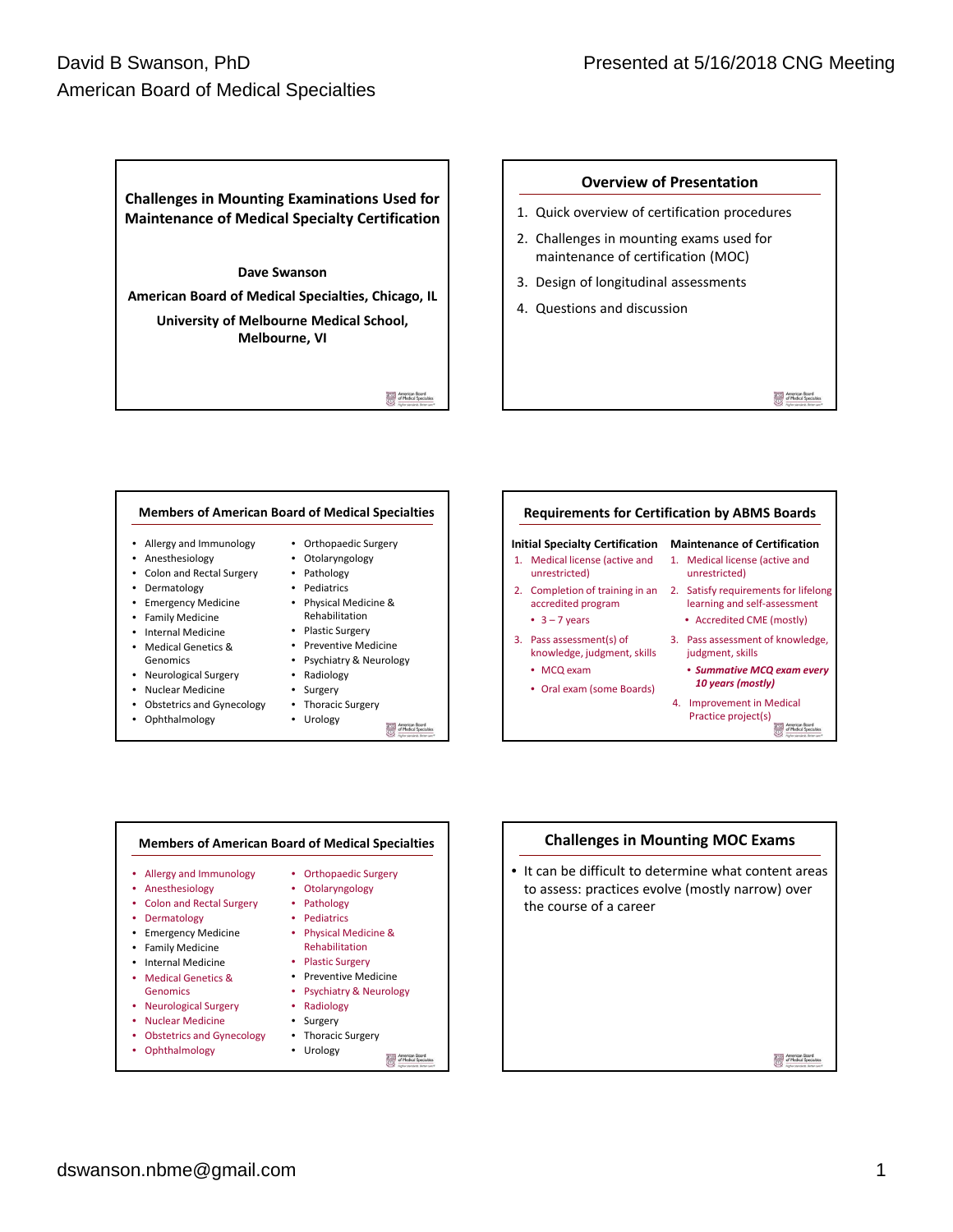









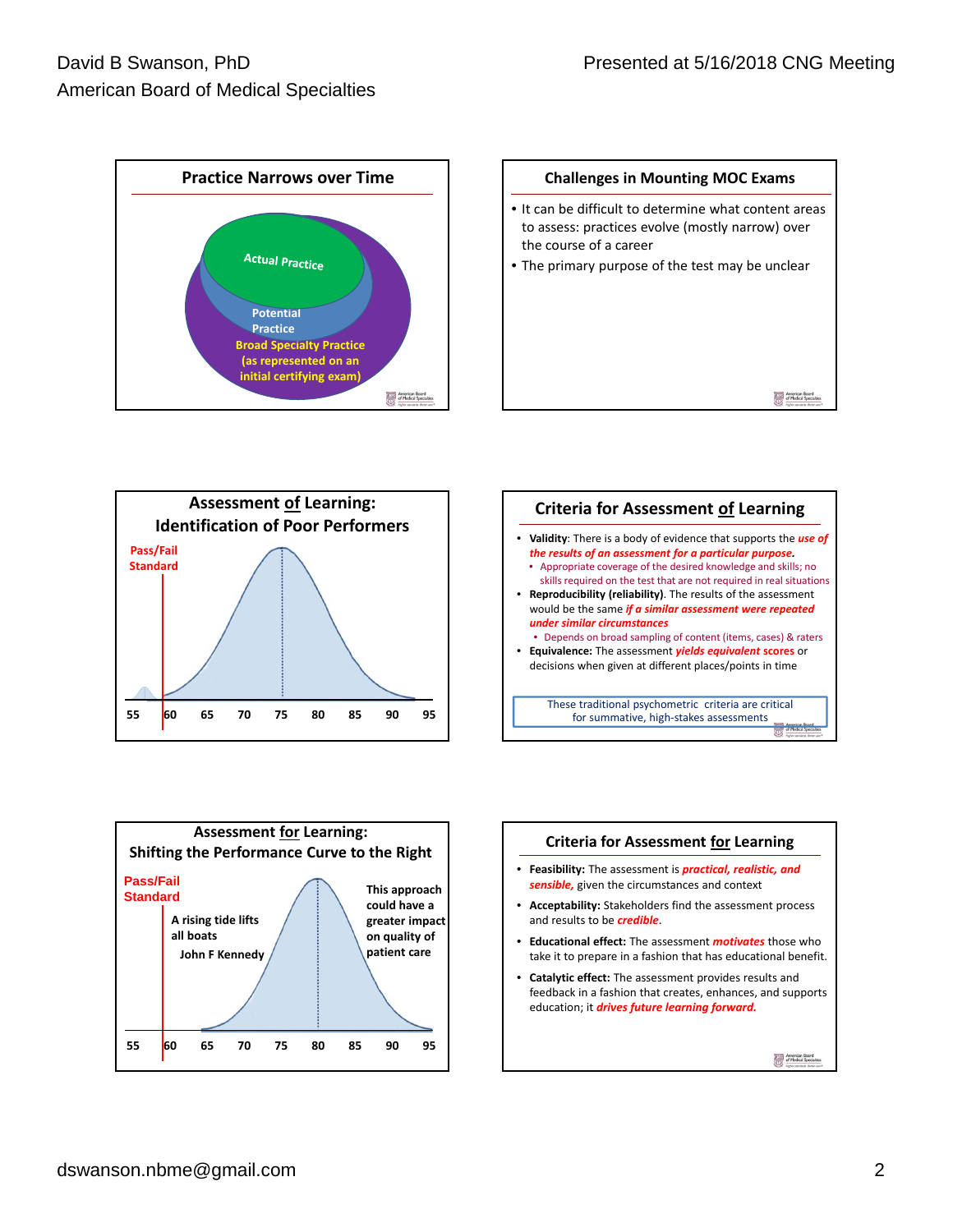# **Challenges in Mounting MOC Exams**

- It can be difficult to determine what content areas to assess: practices evolve (mostly narrow) over the course of a career
- The primary purpose of the test may be unclear
- Tests of knowledge may assess recall of isolated facts that are of marginal relevance to patient care
- Particularly problematic if the facts aren't even relevant to the test taker's practice

American Board<br>of Medical Specialti

# **Testing Application of Knowledge, not just Recall**

| <b>Recall Version</b>                                                                                                                                            | <b>Application Version</b>                                                                                                                                                                                                   |
|------------------------------------------------------------------------------------------------------------------------------------------------------------------|------------------------------------------------------------------------------------------------------------------------------------------------------------------------------------------------------------------------------|
| Which of the following is the<br>most appropriate initial<br>management of suspected<br>optic neuritis in patients with<br>multiple sclerosis?<br>A. Intravenous | A 24-year-old woman experiences<br>sudden loss of vision in her right<br>eye with a visual acuity of 20/400.<br>She has a right afferent pupillary<br>defect, optic disc swelling, and a<br>central scotoma. Her left eye is |
| methylprednisone<br>B. Oral methylprednisolone<br>C. CT scan of the orbit<br>D. MRI scan of the brain                                                            | normal. A complete neurological<br>history and physical examination<br>reveal no abnormalities. Which of<br>the following is the most<br>appropriate next step?<br>(same option list)                                        |
|                                                                                                                                                                  |                                                                                                                                                                                                                              |